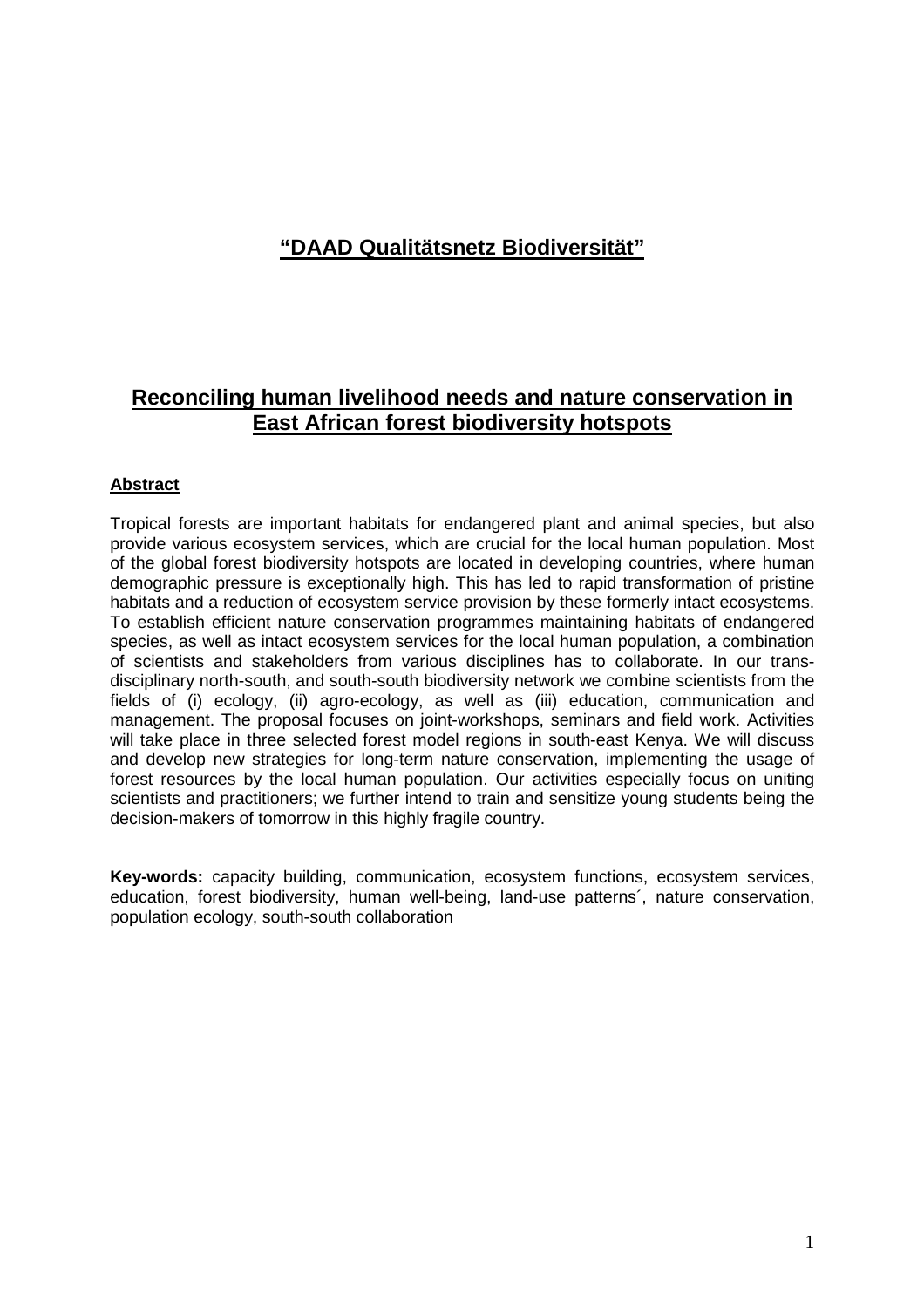## **Background**

Biodiversity is not equally distributed across the globe. Areas with exceptionally high levels of species richness and endemism can mainly be found in tropical regions along the equator (Zachos & Habel 2011, Stork & Habel 2013). Unfortunately, countries in this region often have an exceptionally high degree of demographic pressure, and thus an increasing need for the production of food and wood, their main source of energy (Cincotta et al. 2000). Ecosystems in areas of high agricultural value particularly suffer under this severe demographic pressure and pristine habitats are rapidly transformed into agricultural land. Hence, this pressure causes a **loss of many indigenous habitats and the fragmentation and degradation of remaining patches** (Pellikka et al. 2009). Increasing human demographic pressure and non-adapted agricultural techniques cause a severe loss of pristine forest habitats, and a depletion of natural resources. This trend has negative effects on animal and plant populations (Habel et al. 2014a, Husemann et al. 2014), as well as for the human well-being. In addition to these negative effects on the population structure of forest living organisms, degraded forests often provide reduced ecosystem functions. These coherences have been demonstrated for various **forested areas across East Africa**. For example, many highland forests act as important water catchments, making regional rainfall patterns strongly dependent on forested areas (Brown et al. 2005). Indigenous forests further provide habitats for endemic species, but also important ecosystem services, such as protection against soil erosion and against flooding events along rivers. Finally, forested areas store large amounts of carbon dioxide, provide fertile soil, shade, wood and various non-timber products like medicinal plants. The severe increase of the human population is causing a **conflict between an increasing need for land and natural resources and the protection of nature and ecosystem services,** especially in tropical forest regions. In consequence, we require targeted research to derive sustainable use and management scenarios in these fragile ecosystems (Entenmann et al. 2014).

Evidence based nature conservation (sensu Sutherland et al. 2004) is drawing on data derived from natural sciences (e.g. species behaviour, habitat dynamics, habitat configuration). However, it often **excludes human concerns, such as need for resource, cultural behaviours, and future expectations** (Schmitt 2011). However, experience has shown that conservation of nature is not possible when ignoring the socio-economic context. Thus, an awareness of the importance of biodiversity and ecosystem services provided by an intact environment and the presence of skills that enable people to get involved in the conservation of biodiversity and its sustainable use are important preconditions for the **participation of the human population** in biodiversity conservation programs. **Education and communication** with a focus on biodiversity are important success factors to strengthen biodiversity conservation (Manfredo 2008, Rieckmann & Timm 2010). It is crucial to assess **people's knowledge, awareness and willingness** to change their behaviour in order to develop successful environmental education and communication strategies. To reach the ultimate goal of integrating nature conservation and measures of increasing human wellbeing, transdisciplinary networks of scientists and stakeholders from various institutions and research fields should jointly elaborate **holistic strategies**.

#### **Research framework and scientific cooperation**

In collaboration with our Kenyan partner universities and model regions, we propose an **international transdisciplinary research network** to promote sustainable land-use management and land-use planning in the vulnerable forest areas of south-eastern Kenya through reconciliation of biodiversity conservation and use. The network aims at **strengthening the exchange between German and Kenyan scientists and students and invisions capacity building for the African partner universities** to foster essential research and teaching curricula related to sustainable land use management. We have selected three forest model regions differing in their natural history, degree of degradation,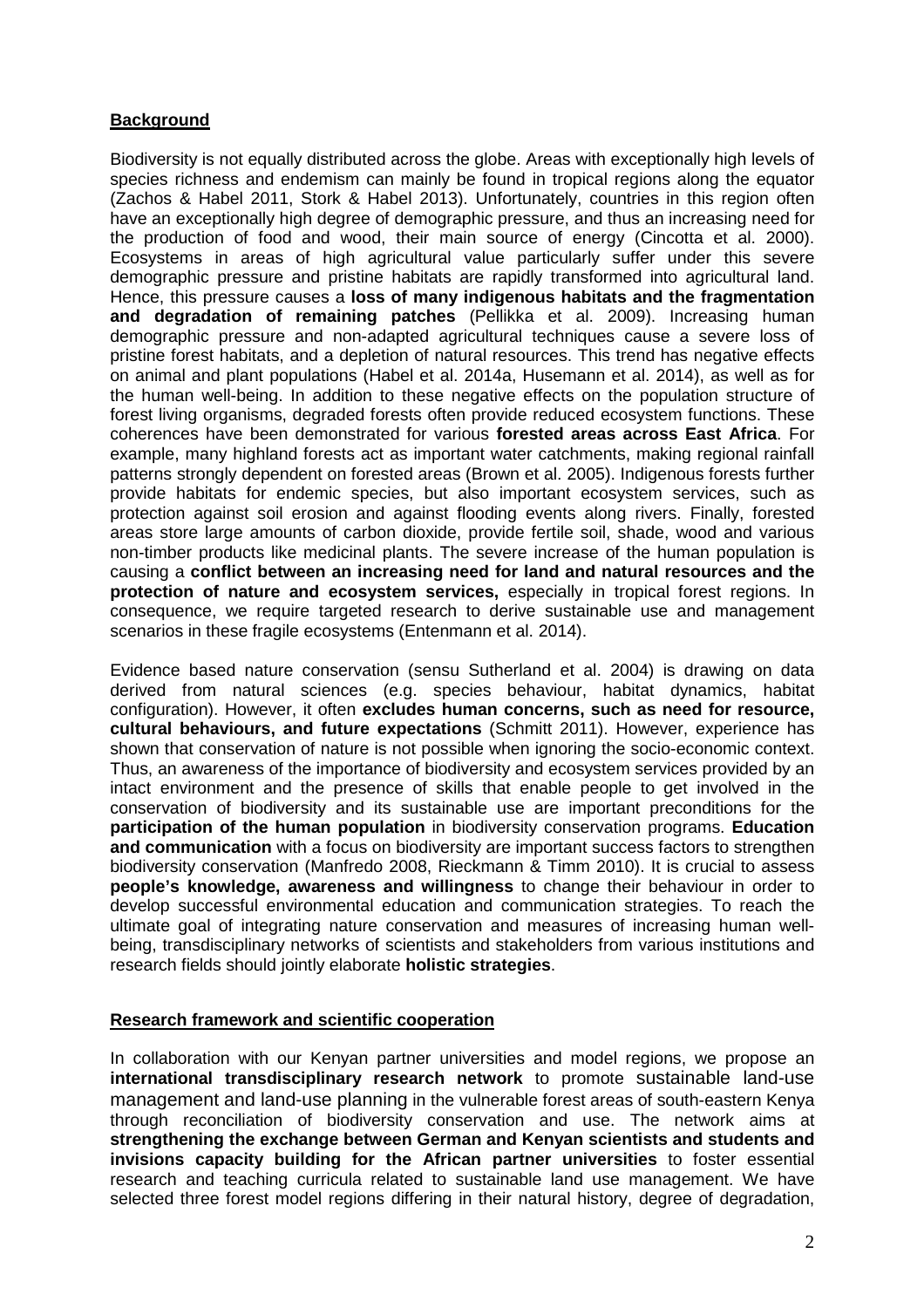way of land-usage, and the **current strategy of nature conservation**. All three regions are characterised by strong human land-use pressure, a severe loss of natural forest, the subsequent loss of pristine habitats for wildlife, and a rapid reduction of ecosystem services. The **long-term vision** of our activities is to consolidate the existing **North-South collaboration** between Technical University Munich (in the following TUM) and Kenyan Universities and to initiate a strong **South-South collaboration network amongst the Kenyan Universities.** Ultimately, we envisage a vibrant research and teaching network, including stakeholders and scientists from different disciplines and research fields to find solutions for **sustainable use of forest ecosystems in concert with biodiversity conservation implementing students as the future decision-makers**. We will combine approaches from the following three research fields:

- **Ecology:** Movement ecology of animal species; surveys on birds, arthropods and vegetation:
- **Agro-ecology and ecosystem services:** Analysis of land-use practices; detection of forest fragmentation patterns; quantification of ecosystem services via Rapid Ecosystem Function Assessment (REFA) (see Meyer et al. 2015);
- **Education, communication and management:** Surveys of livelihood parameters, awareness of biodiversity and ecosystem sensitivity, willingness to change resource utilization patterns; critical reflection of contrasting conservation strategies (integration and segregation of the local human population in conservation activities).

In the following we will describe our **methods which we will apply in each of the three model regions in the same way to compare parameters across all three regions:**

- (i) Information of land-cover, including forest patches and land-use, will be collected from high resolution aerial photographs derived from a camera placed at aerial vehicle (DJI observation drone); land-cover analyses will subsequently performed with the programme QGIS to evaluate the habitat configuration (habitat size, isolation, edge-size-ratios). This data will be combined with data from subsequent methods. Additional comparative analyses of land-cover changes will be performed based on historical aerial pictures. Based on this data we will select a specific study area for detailed ecological assessments and observations. A DJI observation drone will be provided by the Chair of Terrestrial Ecology, TUM.
- (ii) Analyses of the movement ecology of selected bird and mammal species will be done with radio tracking and acceleration sensors to assess movement behaviour, home range sizes and habitat demands. Based on the information we will develop habitat models to evaluate the ecological impact of habitat fragmentation, depending on the ecological amplitude and the dispersal behaviour of the respective targeted organism. Data will be collected with a tracking receiver. Subsequent calculations of species´ specific home range sizes and movement behaviours will be performed in R. Equipment for field-work (receivers, antennas, transmitters) will be provided from the Chair of Terrestrial Ecology, and the Chair of Restoration Ecology, TUM.
- (iii) Assessment of plant diversity (woody species) and vegetation structure will be done using study plots (20m x 20m) and a stratified random sampling design. Stratification will be done in accordance with information obtained from method (i), based on e.g. the level of forest disturbance, forest protection status and accessibility by local people. For each plot, environmental factors, signs of human activities and phenology of woody plants will be described. Ordination techniques and cluster analysis will be used to identify vegetation patterns and the most relevant explanatory variables. The results will be evaluated in terms of bird diversity as well as in regards of land-use and conservation strategies.
- (iv) Rapid ecosystem function assessment methods (rapid arthropod sampling techniques and bioassays for ecosystem functions) will be used to quantify the potential of sites to deliver ecosystem services. Quantified potentials of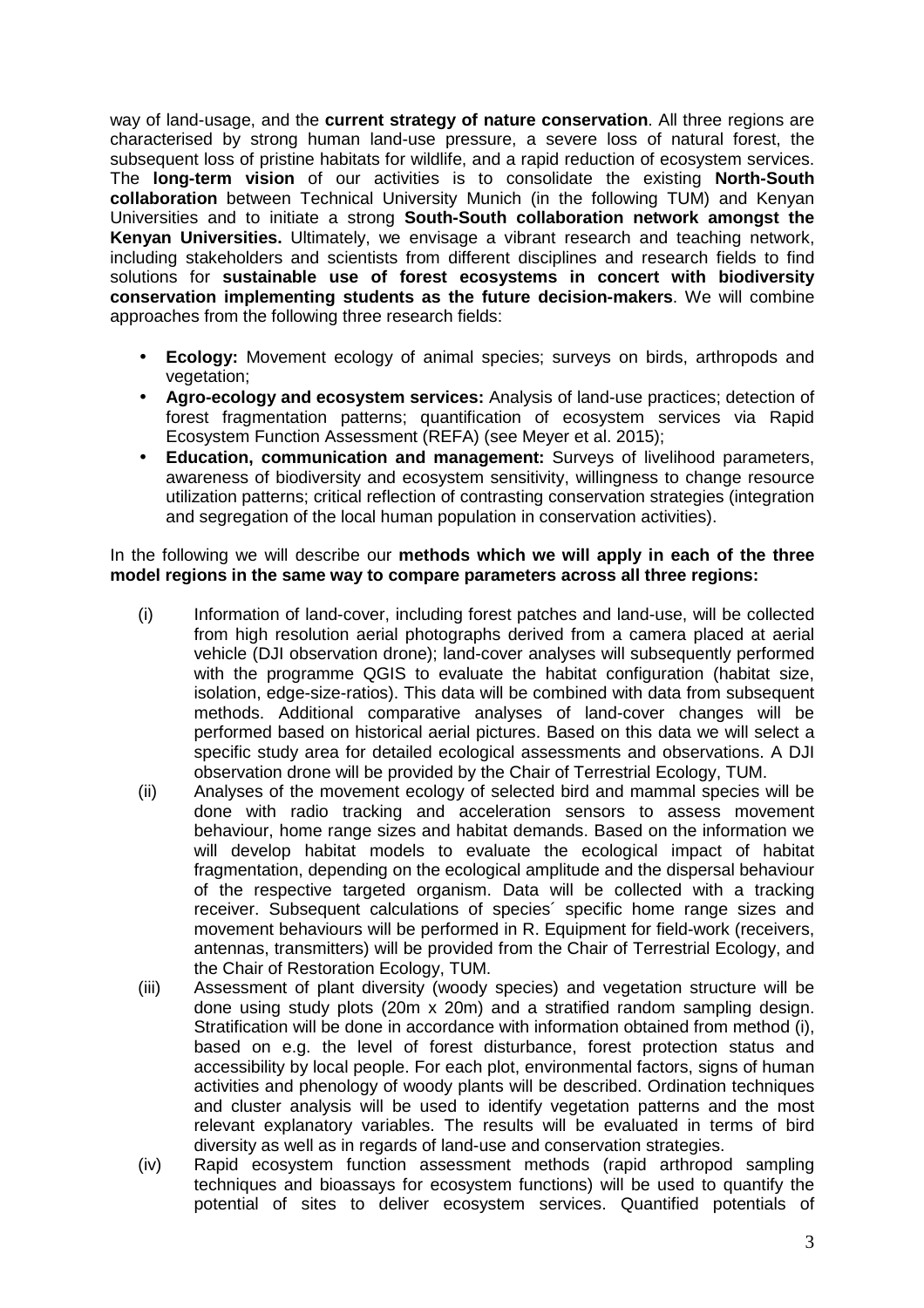ecosystem services will be analysed with respect to land-cover and land-use information, as well as plant diversity and habitat connectivity.

(v) Previously prepared and tested guided interviews will be used to administer questionnaires as instruments for collecting socio-economic data. The main goal is to obtain qualitative, typological data sets on current human needs and concerns, livelihood of people, awareness of biodiversity and ecosystem sensitivity, critical reflection of conservation strategies, the importance and connection between the forests, central legacies, and willingness to change landuse strategies, cultural background and further variables, such as biological knowledge. Participants will be selected using a typological method based on their relationship to the forest. The sample will therefore consist of data from people who deal with the forests on different levels such as professional, political or private levels, and from corresponding control groups.

#### **Three model regions, three universities**

For our activities we selected three forest model regions in south-eastern Kenya to conduct **research, workshops and teaching** (Fig. 1) in a multidisciplinary team. The selected forest regions differ in their original habitat size: the **Riparian gallery forests** around Kitui provide narrow habitat strips along rivers; the **Arabuko Sokoke** coastal forest represent mediumsized habitat strips along the East African coast of the Indian Ocean; and the **Taita Hill cloud forests** existed originally in large habitat patches on mountain tops. All three forest types suffer under severe and rapid habitat destruction due to favourable abiotic conditions for subsistence agriculture. The **three selected model regions** represent different conservation strategies: a strict segregation of land-use and nature conservation by National Parks, as well as participatory management regimes, or a complete lack of any conservation measures. Participants of this proposal have long-standing relationships via teaching and joint-research programmes with **three Kenyan universities, which are located close to the three selected field sites**. This situation creates the following **field-site-universitypairs** (see Fig. 1):

- Riparian gallery forests around Kitui **South Eastern Kenya University (SEKU)**
- Arabuko Sokoke coastal forest **Pwani University (PU)**
- Taita Hill cloud forests **Taita Taveta University College (TTUC)**

For all regions institutional collaborations in teaching and joint-research programmes have existed for several years (see below). The geographic location of our three study regions with respective universities are displayed in Figure 1. The aim of this proposal is to consolidate a continuous exchange between TUM (and other German universities, i.e. Universities of Trier, Vechta and Halle), and the three Kenyan partner universities. The activities will promote **capacity-building on sustainable development**. In the following we will describe the selected **model regions and seven activities**.

**1. Riparian gallery forests in cooperation with South Eastern Kenya University (SEKU);**  Riparian gallery forests are found along rivers, such as those in the semiarid regions of east Kenya close to Kitui city. Fertile soil, high-standing ground water level and trees for the production of charcoal, bricks, and timber for house construction makes these riparian ecosystem a favourable place to conduct subsistence agriculture (Teucher et al. 2014). In consequence, many people have settled along these rivers during the past decades. Today, a major proportion of these formerly interconnected gallery forests exists in small and isolated remnants, with negative effects on animal and plant population structures, as shown for the Kenyan endemic bird species Hindes Babbler Turdoides hindei (Teucher et al. 2014). The selected gallery forests around Kitui city are not protected by any conservation status. This project will build on and further strengthen past activities that were conducted by scientists and students from TUM and SEKU in the fields of food security, agro-ecology, and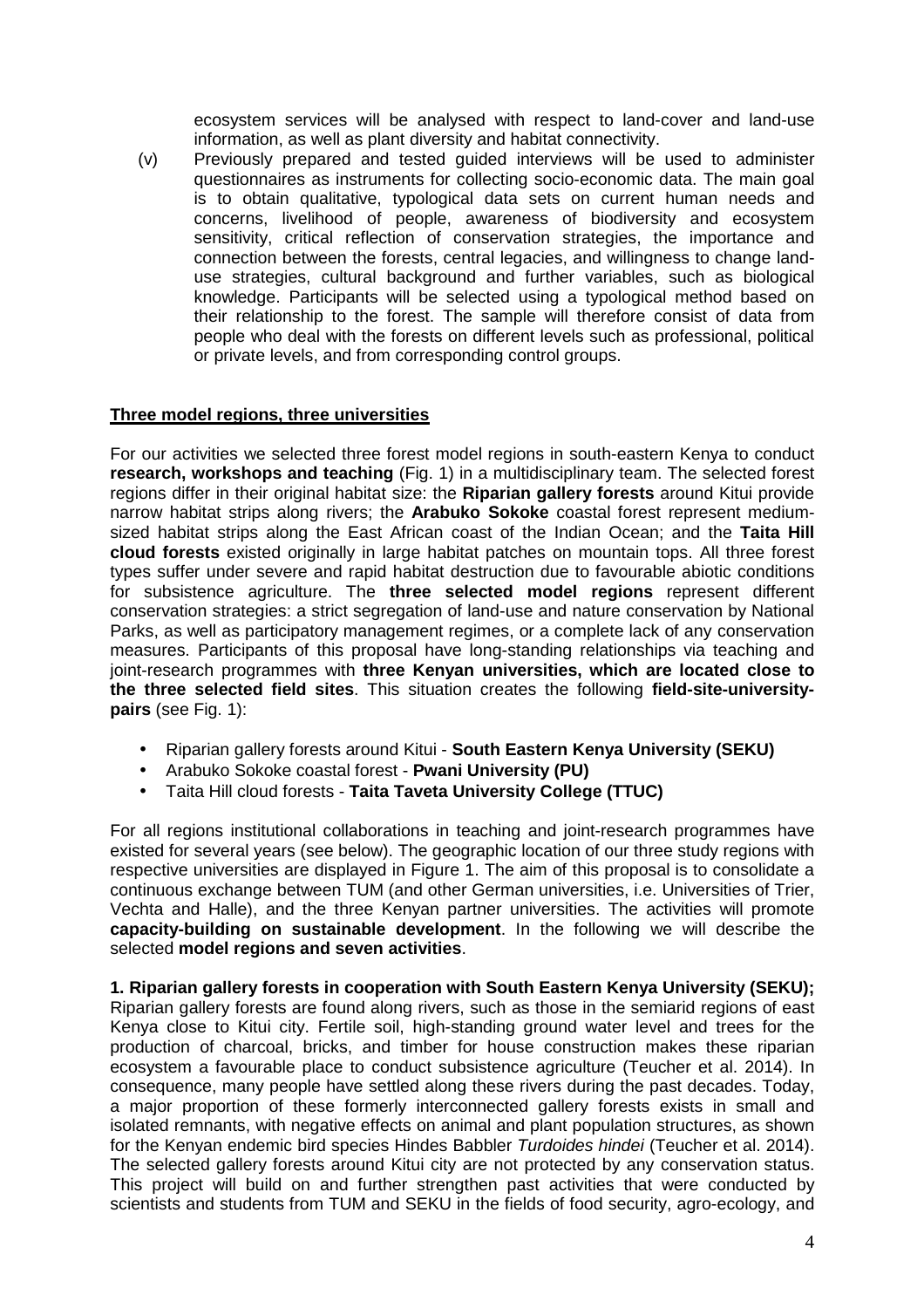population ecology in this region. **TUM-SEKU already hold a Memorandum of Understanding** (MoU) for teaching and joint-research projects (APPENDIX I). The Principal Investigator (PI) of this proposal has already taught at SEKU several times (APPENDIX II), and organised various workshops, on "food security and biodiversity conservation" and "north-south collaboration in biodiversity research"; the outcome of these workshops, which has taken place at the SEKU campus, were published afterwards in international journals (see Habel et al. 2014b, 2015, see APPENDIX III and IV).



Figure 1: Distribution of study regions and the respective universities in south-eastern Kenya, with the gallery forest close to SEKU, the costal forest Arabuko Sokoke close to PU, and the cloud forests of the Taita Hills with the neighbouring TTUC. Additional collaborations exist with the Kenyatta University and the National Museums of Kenya in Nairobi.

**2. Lowland coastal Arabuko Sokoke forests of East Africa in cooperation with Pwani University;** lowland coastal forests of East Africa covered the entire East African coastal sea shore of the Indian Ocean in former times. However, this forest cover was destroyed almost entirely during the past decades (Muriithi & Kenyon 2002) and most of the forest patches nowadays are small and geographically isolated. These remaining forest remnants are habitat for endemic and highly endangered species, such as the Sokoke Scopes Owl Otus ireneae, the Golden Elephant Shrew Rhynchocyon chrysopygus, and various butterfly species (Muriithi & Kenyon 2002). Thus, this forest became classified as one of the global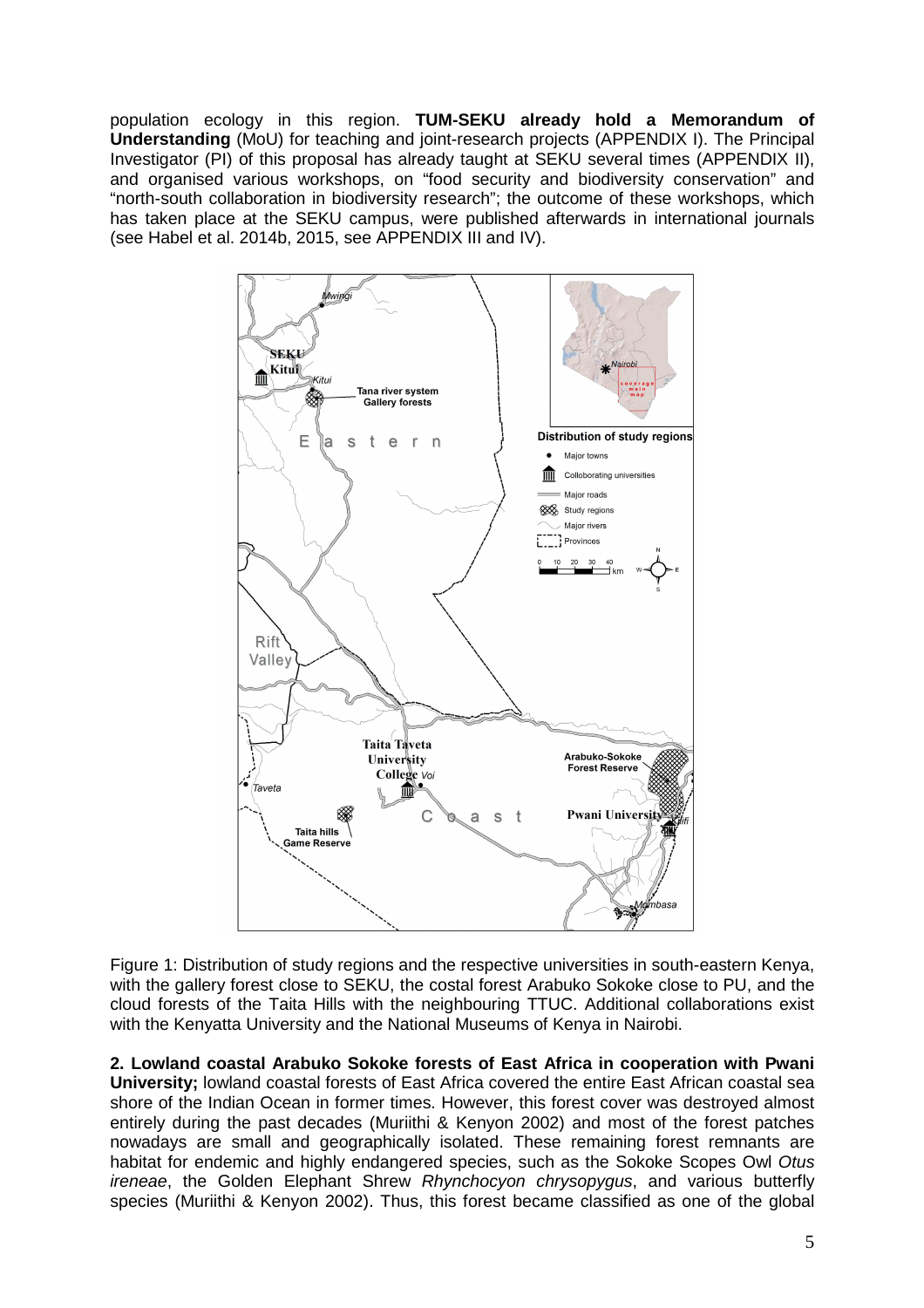biodiversity hotspots – named the East African Coastal Forest (Mittermeier et al. 2011). In the meanwhile, parts of the remaining forest were fenced and protected as National Park and received Forest Reserve status. Teaching and research activities were already conducted in the Arabuko Sokoke forest reserve and at the Pwani University by participants of this application. The long-lasting TUM-Pwani-collaboration is further supported by an existing MoU (APPENDIX V). An additional advantage is the existence of the "**TUM-field station**" located in Malindi, 30km north-east of Pwani University and 20 km north-east of the Arabuko Sokoke forest. This station can be used for various project activities and the accommodation of researchers and students during their stay (APPENDIX VI).

**3. Cloud forests of the Taita Hills in cooperation with Taita Taveta University College;**  the cloud forests of the Taita Hills provide moist and cool climate and fertile soil - excellent preconditions for the production of food and cash crops. Thus, the forest cover became rapidly transformed into agricultural land during the past decades (Pellikka et al. 2005). In consequence, most of the highly endangered (Taita endemic) animal and plant species persist in small and isolated forest fragments, with negative effects on their viability – on community, species, and population level (Lens et al. 2002, Callens et al. 2011, Habel et al. 2014a). This region belongs to the **Eastern Afromontane biodiversity hotspot** (Mittermeier et al. 2011). Most of the remaining forest patches are accessible by the local human population and deforestation remains a severe problem. Participatory forest conservation was conducted during the past decades, yet, with rather little success. Various biodiversity research projects were realized during the past years by the PI of this project (APPENDIX VII). The TUM already holds a MoU to the TTUC (APPENDIX VIII), as well as strong collaboration to Nature Kenya (Wundanyi branch, Taita Hills). Further activities from this application will enhance, continue and deepen the already existing cooperation in this region.

#### **Work programme**

We will collect **comparable data sets in each of the three model regions**, and will organise **workshops and seminars at the neighbouring universities during a four-year period**, with two activities per year (one in Kenya and one in Germany). Resulting data sets will be analysed afterwards at the three participating Kenyan universities, and at the TUM, Germany. **All activities in Kenya will cover a total duration of four weeks** (1 month) per stay, consisting of 3 days workshop at the beginning, subsequent fieldwork including field courses, and 3 days teaching and closing discussions at the end (and 2X0,5 days travelling). However, **MSc students will stay in the field for a total period of three months. Activities at the TUM will consist of 1 month data analysis and discussion**, with 2 days opening and 2 days closing workshops on selected topics (see below). For each activity, MSc students from Germany and Kenya will be involved. Furthermore, the **Kenyan PhD student Joslyn Muthio Nzau**, a very successful student who was previously funded by the DAAD (APPENDIX IX) will conduct her PhD thesis on human-wildlife conflicts in semi-arid regions around Kitui, East Kenya (one of our model regions) and thus, will be involved in various activities. An overview of all activities is provided in Table 1.

**Activity #1 "Gallery forest", Kenya, Kitui, SEKU, Nzeeu River, 4 weeks (March 2016);**  this activity aims at illustrating the relevance of gallery forests as 'life lines' in semiarid regions. In particular we will analyse the relevance of ecosystem services (soil, ground water, wood, shade) for the human population, and potential risks from over-exploitation of these resources. This first activity will start with an opening workshop on the **ecology and biogeography of gallery forests and delineate nature degradation of fragile ecosystems in semiarid regions of East Africa**. During field work we will perform studies on the movement ecology of selected bird species, such as  $T$ , hindei. We will perform a detailed assessment on the agro-ecological activities and studies on plant diversity and vegetation structure along gradients (disturbance, distance from river). A detailed survey will provide information on needs and potential of current land-use practices (methods described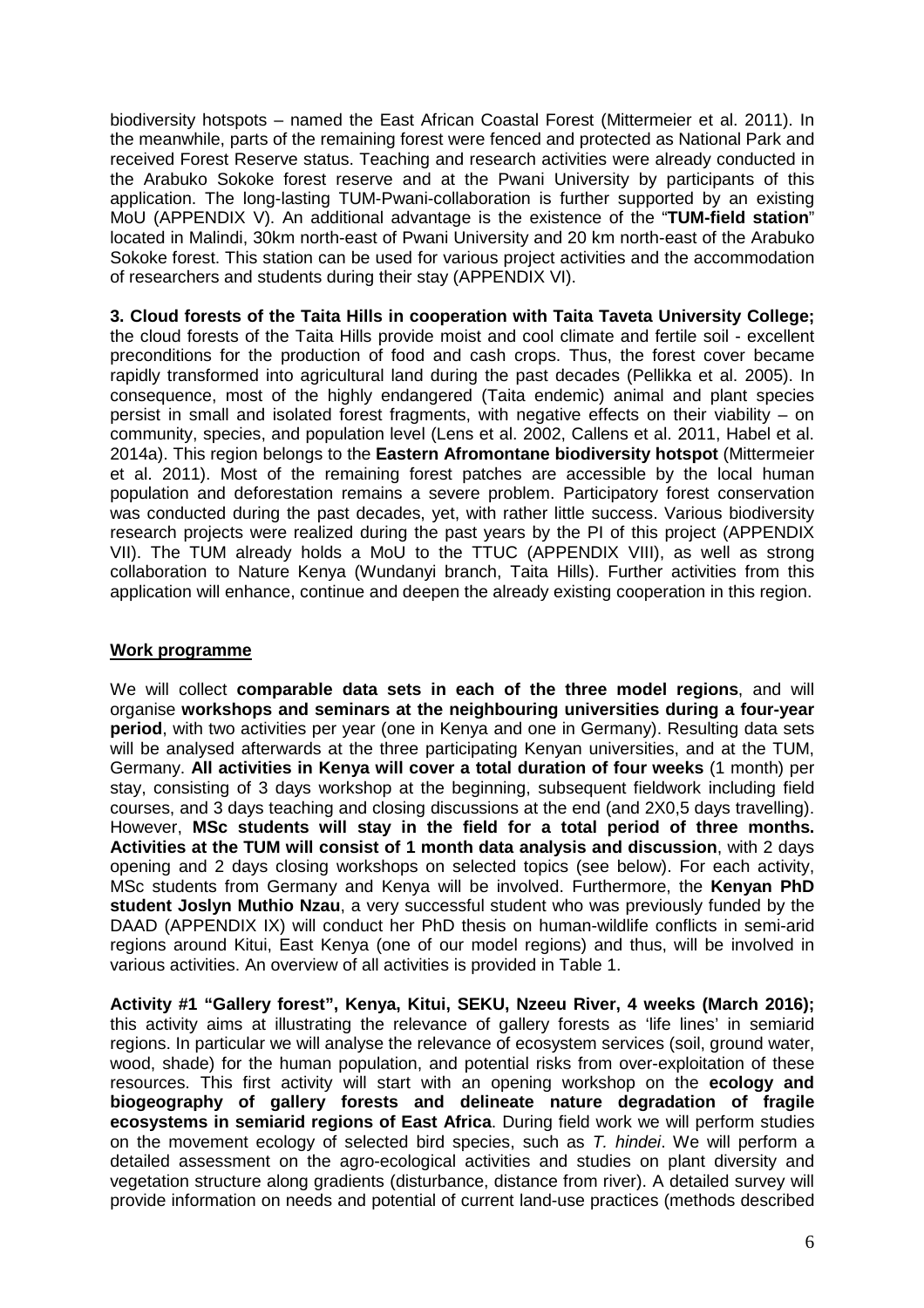in detail above). Participants will be scientists and students from SEKU and from the two other Kenyan universities, as well as from TUM and other German universities (see Supplementary Table 1 and 2). Fieldwork will be conducted by Kenyan and German scientists, as well as by PhD and MSc students.

**Activity #2 "Gallery forest at TUM", Germany, Freising, TUM, 1 month (August 2016);**  data analysis and discussion of the data collected in March 2016. Movement ecology data and land-use data; this will be offered as a lecture module held in particular for Kenyan and German MSc students, who will have collected data sets in the field in March 2016. Data from surveys will be analysed to understand whether and how different interest groups show different concerns, knowledge and reflection on conservation strategies and their personal interests. Participants will be students and scientists from SEKU and TUM (see Supplementary Table 1 and 2).

**Activity #3 "Coastal forest", Kenya, Malindi, Pwani University, Arabuko Sokokke forest, 4 weeks (March 2017);** this activity aims at the efficiency and acceptance of diverging conservation strategies, and raises the question on how to protect highly endangered ecosystems and species - **gated conservation versus participatory conservation regimes**. We will analyse the movement ecology of selected endangered animal species, like O. ireneae and R. chrysopygus. We will assess forest disturbance within the reserve and adjacent regions depending on accessibility and protection status (fenced, protected, unprotected forest patches) using high resolution aerial photographs. We will study the plant diversity and vegetation structure using study plots and a stratified random sampling design; guided interviews will focus on the acceptance of conservation areas by the local human population (for a detailed description of methods see above). Participants of activity #3 will be scientists and students from Pwani University and the two other Kenyan universities, as well as from TUM, and other German universities (see Supplementary Table 1 and 2). Fieldwork will mainly be conducted with MSc students from Kenya and Germany.

**Activity #4 "Coastal forest at TUM", Germany, Freising, TUM, 1 month (August 2017);**  data analysis and discussion. In these analyses we will focus on potential strategies to conserve forest fragments along the East Kenyan coast (gated conservation versus participatory conservation). This activity will be offered as a lecture module held at TUM in particular for MSc students, who will have collected data sets in the field in March 2017.

**Activity #5 "Taita Hill cloud forest", Kenya, Taita Taveta University College, 4 weeks (March 2018);** this activity aims at illustrating the relevance of **forest corridors to guarantee long-term population and species persistence** within an agricultural matrix. We will perform movement ecology studies for endemic bird species in habitat patches differing in size and habitat quality. We will assess the land-use coverage by high resolution aerial photographs, and analyse the floristic diversity and vegetation structure of selected cloud forest patches using study plots and a stratified random sampling design. Stratification is done in coordination with other activities, and will take into consideration forest patch size and quality (e.g. edge-size-ratio); the method of guided interviews will primarily be the same as for the other activities in order to compare parameters across all three regions. Finally, we will critically evaluate the land-cover data and the need and exploitation of land by the local human population. Participants of these activities will be students and scientists from Taita Taveta University College and the other two Kenyan universities, as well as from TUM and other German universities (see Supplementary Table 1 and 2). Fieldwork will be conducted mainly with MSc students from both countries.

**Activity #6 "Taita Hill cloud forest at TUM", Germany, Freising, TUM, 1 month (August 2018);** in our data analyses we will focus on the **design of corridors** for forest species; we will develop strategies to re-connect forest patches within the Taita Hills, incorporating human activities (ownership, plots for food crop). This activity will be offered as a lecture module held at TUM in particular for MSc students, who collected data sets in the field in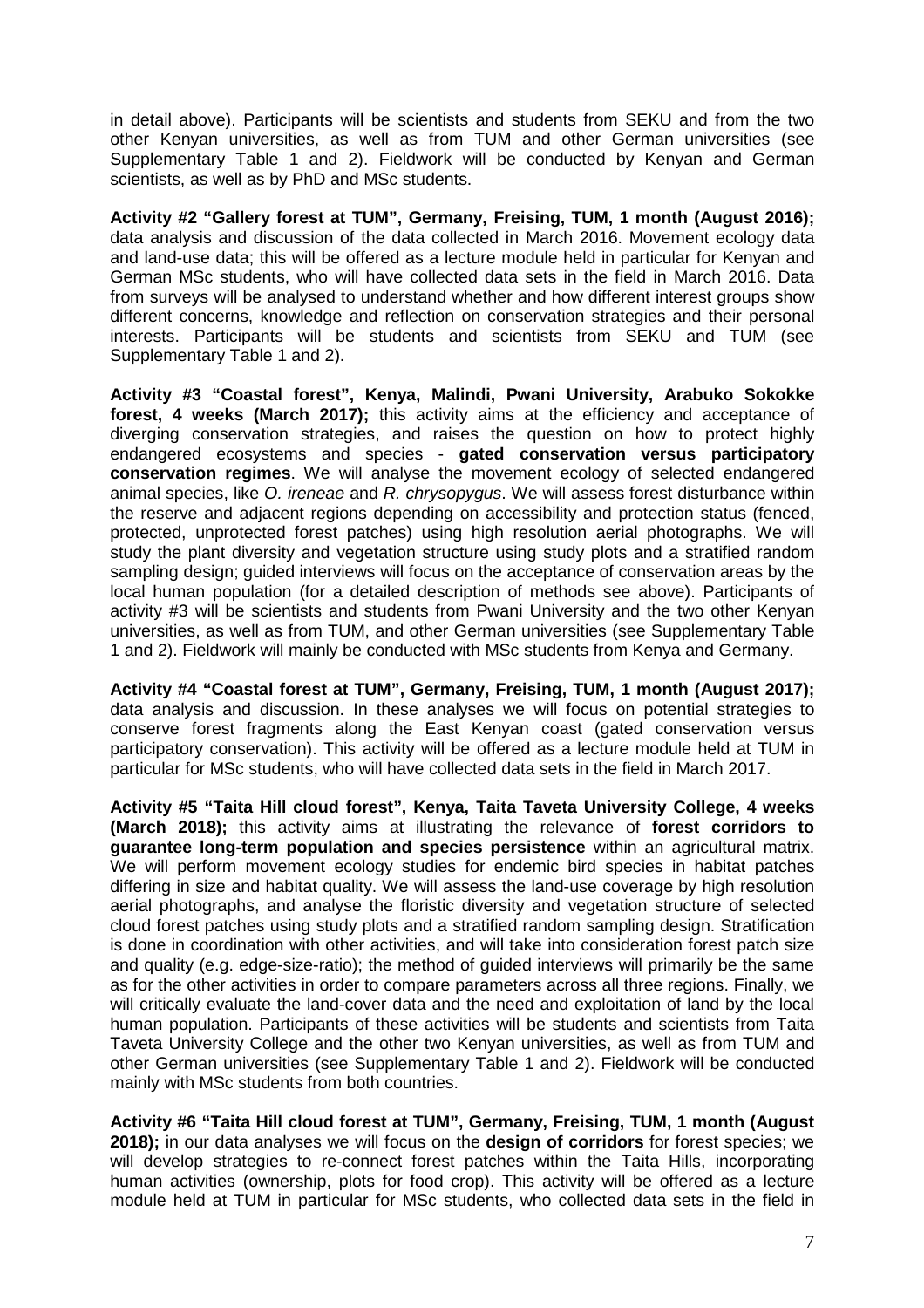March 2018. As the Taita Hill cloud forest uses the concept of participatory forest conservation, which is different to the other two regimes, the second focus here will be to analyse, how this conservation strategy might show different effects upon different groups within the public (gated nature conservation versus participatory approaches). This activity will be offered as a lecture module held at TUM in particular for MSc students, who will have collected data-sets in the field in March 2018.

**Activity #7 "Synthesis workshop", Kenya, Kitui, SEKU, 1 week (March 2019);** In this closing workshop we will present all collected data from the three study regions. We will i**nvolve and reach local stakeholders such as universities, NGOs, community groups and governmental authorities** and evaluate the value of our approaches and data to raise awareness of conservation issues. In particular we will highlight the following aspects (in line with the three main research goals):

- (i) **Ecology**; discussion of biodiversity patterns of birds, arthropods and plants in relation to different habitat configuration (level of degradation, patch sizes);
- (ii) **Agro-ecology and ecosystem services**; natural resources used, delineating threshold values and potential strategies to improve livelihoods and quality, and to guarantee the resilience of ecosystems;
- (iii) **Education, communication and management;** current needs of the different groups within the public; (non-)acceptance and effects of conservations strategies of the public, e.g. advantages and disadvantages of integrating versus segregating the local human population.

Participants of this closing activity will be scientists and students from SEKU, PU and TTUC, as well as from TUM and other German universities. Additional representatives from developing organizations will be invited (see Supplementary Table 1 and 2).

Table 1: Overview of all seven activities; activities taking place in Kenya (grey X) and Germany (white X) in the respective study regions focusing on gallery forest, coastal forest and cloud forest.

|                           | Gallery forest |        | <b>Coastal forest</b> |        | Cloud forest |        | <b>Synthesis</b> |
|---------------------------|----------------|--------|-----------------------|--------|--------------|--------|------------------|
| Year /<br><b>Activity</b> | 3/2016         | 8/2016 | 3/2017                | 8/2017 | 3/2018       | 8/2018 | 3/2019           |
| #1                        | Χ              |        |                       |        |              |        |                  |
| #2                        |                | х      |                       |        |              |        |                  |
| #3                        |                |        |                       |        |              |        |                  |
| #4                        |                |        |                       | Х      |              |        |                  |
| #5                        |                |        |                       |        |              |        |                  |
| #6                        |                |        |                       |        |              | X      |                  |
| #7                        |                |        |                       |        |              |        | χ                |

## **The Long-term impact**

Solutions elaborated in the above described seven activities are facing very **recent challenges of Sub-Sahara Africa** – like **food security and ecosystem degradation**. Approaches selected here are bringing together disciplines from social sciences and natural sciences **towards transdisciplinary joint collaboration**. This proposal focuses on the combination of both, **theoretical methods** from natural and social sciences, as well as the **translation of these findings into conservation and agricultural practice**. With these activities we would like to underline that **nature conservation and improved human livelihood may not follow opposite goals**; Stakeholders are tracing a similar aim: the preservation of intact ecosystems (for human beings and endangered biota). North-south collaboration in this proposal will promote classical **capacity building**. Thus, we selected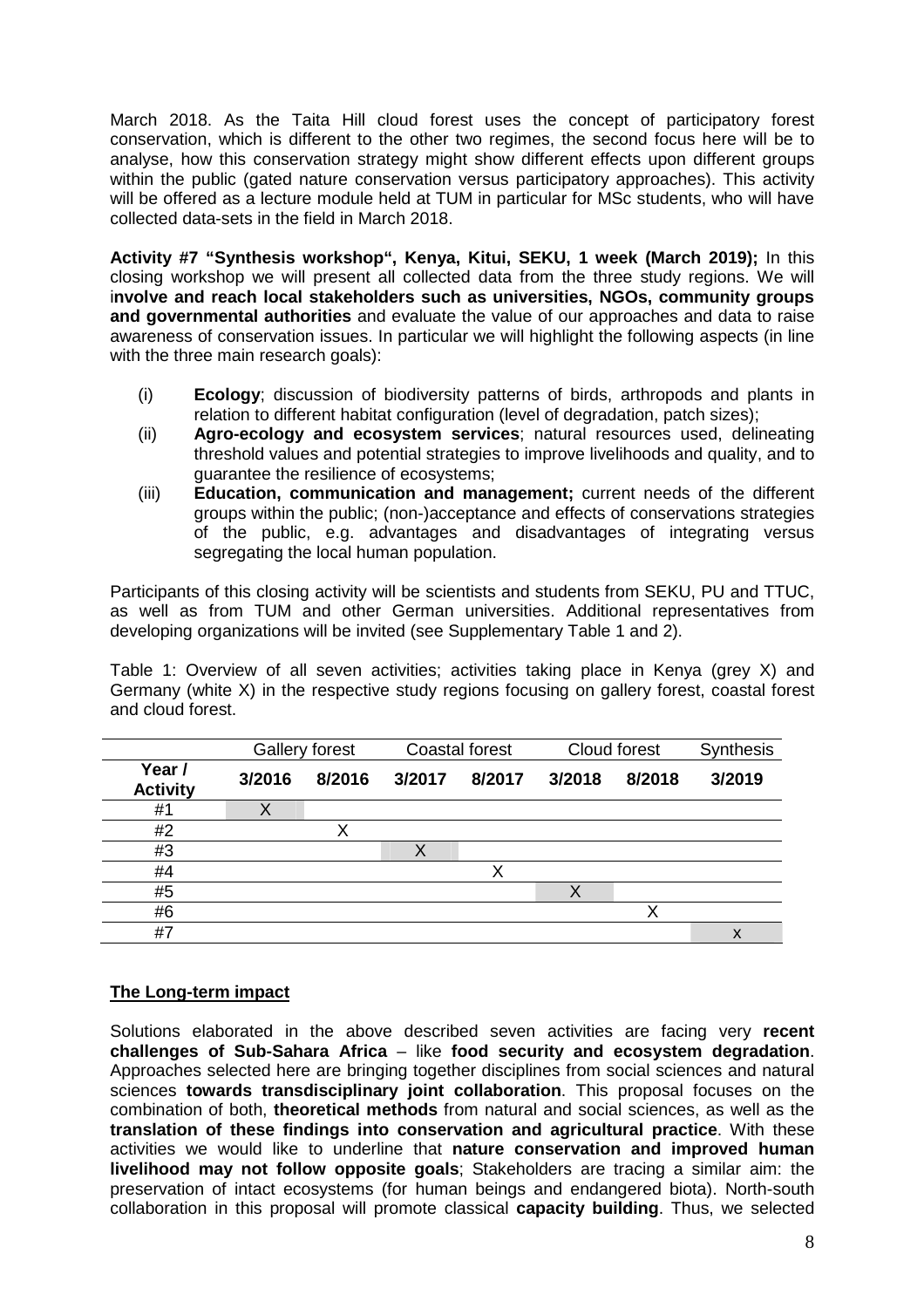comparatively **young Kenyan universities**, which are located in areas suffering under strong demographic pressure (semiarid regions of Kitui, coastal area, Taita Hills region). These young universities are still **improving their curricula and all are holding departments working with agriculture, social sciences and ecological research topics**. In additional to this north-south capacity building, we would like to establish a **south-southbiodiversity network** and link this network with local and national stakeholders and practitioners to translate newly developed ideas and strategies into practice. In specific, Kenyan (but also German) Master and PhD students will be qualified by these activities to create a strong and positive **backbone for future development (sustainable agriculture, improving food security, preservation of ecosystem services) in rural regions of Kenya** (and also adjoining countries). Scientists of all three Kenyan universities (and the German partners) are very interested to establish this network (with Germany and other Kenyan universities) and will support the realization of this proposal, ideas and activities by their own facilities (housing, university rooms etc.) and personnels.

## **References (Bold = Participants of this application)**

- Brown AE, Zhang L, McMahon TA, Western AW, Vertessy RA (2005) A review of paired catchment studies for determining changes in water yield resulting from alterations in vegetation. Journal of Hydrology 310: 28-61.
- Callens T, Galbusera P, Matthysen E, Durand EY, Githiru M, Huyghe JR, Lens L (2011) Genetic signature of population fragmentation varies with mobility in seven bird species of a fragmented Kenyan cloud forest. Molecular Ecology 20: 1829-1844.
- Cincotta RP, Wisnewski J, Engelman R (2000) Human population in the biodiversity hotspots: Nature 404: 990-992.
- Entenmann SK, **Schmitt CB**, Konold W (2014) REDD+-related activities in Kenya: actors' views on biodiversity and monitoring in a broader policy context. Biodiversity and Conservation 23: 3561-3589.
- **Habel JC**, Mulwa RK, Gassert F, Rödder D, Meyer J, Lens L (2014a) Population signatures of large-scale, long-term disjunction and small-scale, short-term habitat fragmentation in an Afromontane forest bird. Heredity 113: 205-214.
- **Habel JC**, Eggermont H, Günter S, Mulwa RK, Rieckmann M, Koh LP, Niassy S, Ferguson JWH, Gebremichael G, Githiru M, Weisser WW, Lens L (2014b) Towards more equal footing in north–south biodiversity research: European and sub-Saharan viewpoints. Biodiversity and Conservation 23: 3143-3148.
- **Habel JC**, Teucher M, Hornetz B, Jaetzold R, Kimatu JN, Kasili S, Mairura Z, Mulwa RK, Eggermont H, Weisser WW, Lens L (2015) Real-world complexity of food security and biodiversity conservation. Biodiversity and Conservation 24: 1531-1539.
- Husemann M, Cousseau L, Borghesio L, Lens L, **Habel JC** (2015) Effects of population size and isolation on the genetic structure of the East African mountain white-eye Zosterops poliogaster (Aves). Biological Journal of the Linnean Society 114: 828–836.
- Lens L, Van Dongen S, Norris K, Githiru M, Matthysen E (2002) Avian persistence in fragmented rainforest. Science 298: 1236-1238.
- Manfredo MJ (2008) Who cares about wildlife? Social science concepts for exploring humanwildlife relationships and conservation issues. New York: Springer.
- **Meyer ST**, Koch C, Weisser WW (2015) Towards a standardized Rapid Ecosystem Function Assessment (REFA). Trends in Ecology and Evolution. Online first.
- Mittermeier RA, Turner WR, Larsen FW, Brooks TM, Gascon C (2011) Global biodiversity conservation: The critical role of hotspots, in Zachos FE, **Habel JC** (eds) Biodiversity hotspots – distribution and protection of conservation priority areas. Springer.
- Muriithi S, Kenyon W (2002) Conservation of biodiversity in the Arabuko Sokoke Forest, Kenya. Biodiversity and Conservation 11. 1437-1459.
- Pellikka PKE, Lötjönen M, Siljander M, Lens L (2009) Airborne remote sensing of spatiotemporal change (1955-2004) in indigenous and exotic forest cover in the Taita